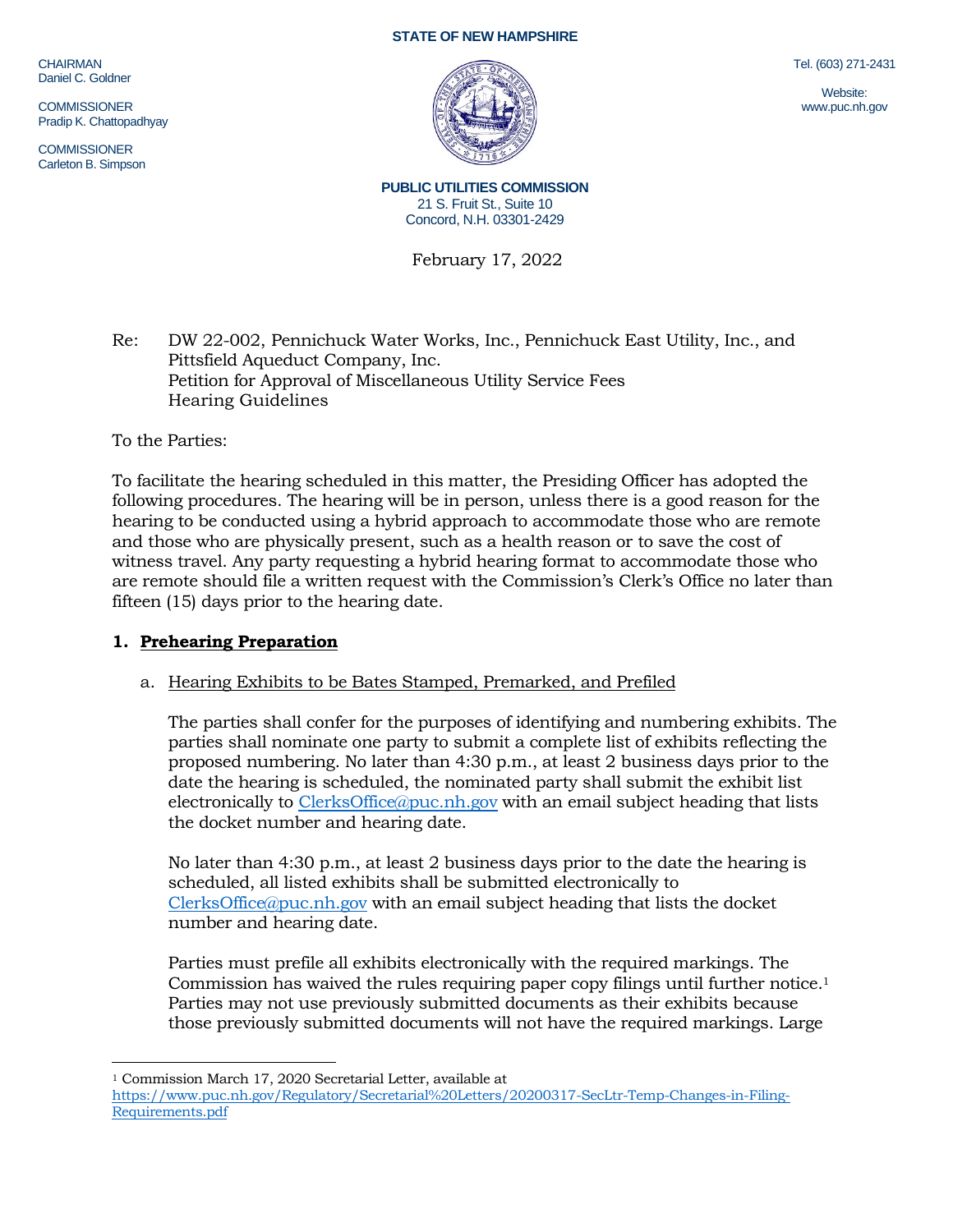DW 22-002, Hearing Guidelines February 17, 2022 Page 2

> files must be broken down into files that do not exceed 25 MB in size, and individual emails may not exceed 25 MB in size.

Parties must premark each exhibit in the upper right hand corner of each page with the docket number and the exhibit number. *See* N.H. Admin. R., Puc 203.22(d)(1). Parties must sequentially paginate each exhibit, which should be Bates-stamped with Arabic numerals only. *See* N.H. Admin. R., Puc 203.22(c). The sequential pagination must carry through multi-document exhibits. Bates numbering must appear in the lower right corner of each page of the exhibit, in approximately the same location, unless such placement would cause confusion or block the view of necessary information in the exhibit.

Parties must name each electronic version of an exhibit using the following naming convention: Docket No. without prefix\_Date of Hearing\_exh no. [Example: 20- 040\_2020-04-27\_exh\_3]. Parties may not include more than one exhibit per electronic file. If a large file exceeds 25 MB in size and has been broken into several smaller parts, this should be reflected in the exhibit number, such as "exh\_1 (Part 1 of 5)." Confidential files should be named using the following naming convention: con\_ Docket No. without prefix\_Date of Hearing\_exh no.

Failure of the parties to follow the above requirements may result in postponement of the hearing.

b. Witness Lists

No later than 4:30 p.m., at least 2 business days prior to the date the hearing is scheduled, each party shall submit its witness list electronically to [ClerksOffice@puc.nh.gov](mailto:Clerks.Office@puc.nh.gov) with an email subject heading that lists the docket number, hearing date, and name of party filing. The parties may submit a joint witness list. The Commission may limit the number of witnesses or time for each witness's testimony pursuant to Puc 203.21.

c. Filing and Service

All parties must observe the Commission's rules for service.

Parties may, but are not required to, file paper copies of exhibits and exhibit lists at this time. If parties elect to file only electronically at this time, then they are directed to maintain one paper copy of all filings. The Commission will issue a subsequent order or letter indicating when that paper copy must be filed.

## d. Confidential Information

No later than 4:30 p.m., at least 2 business days prior to the date the hearing is scheduled, parties must advise the Commission by email sent to [ClerksOffice@puc.nh.gov](mailto:Clerks.Office@puc.nh.gov) and the service list only if they will be discussing or introducing confidential information during the hearing. If so, parties should identify the confidential information in question.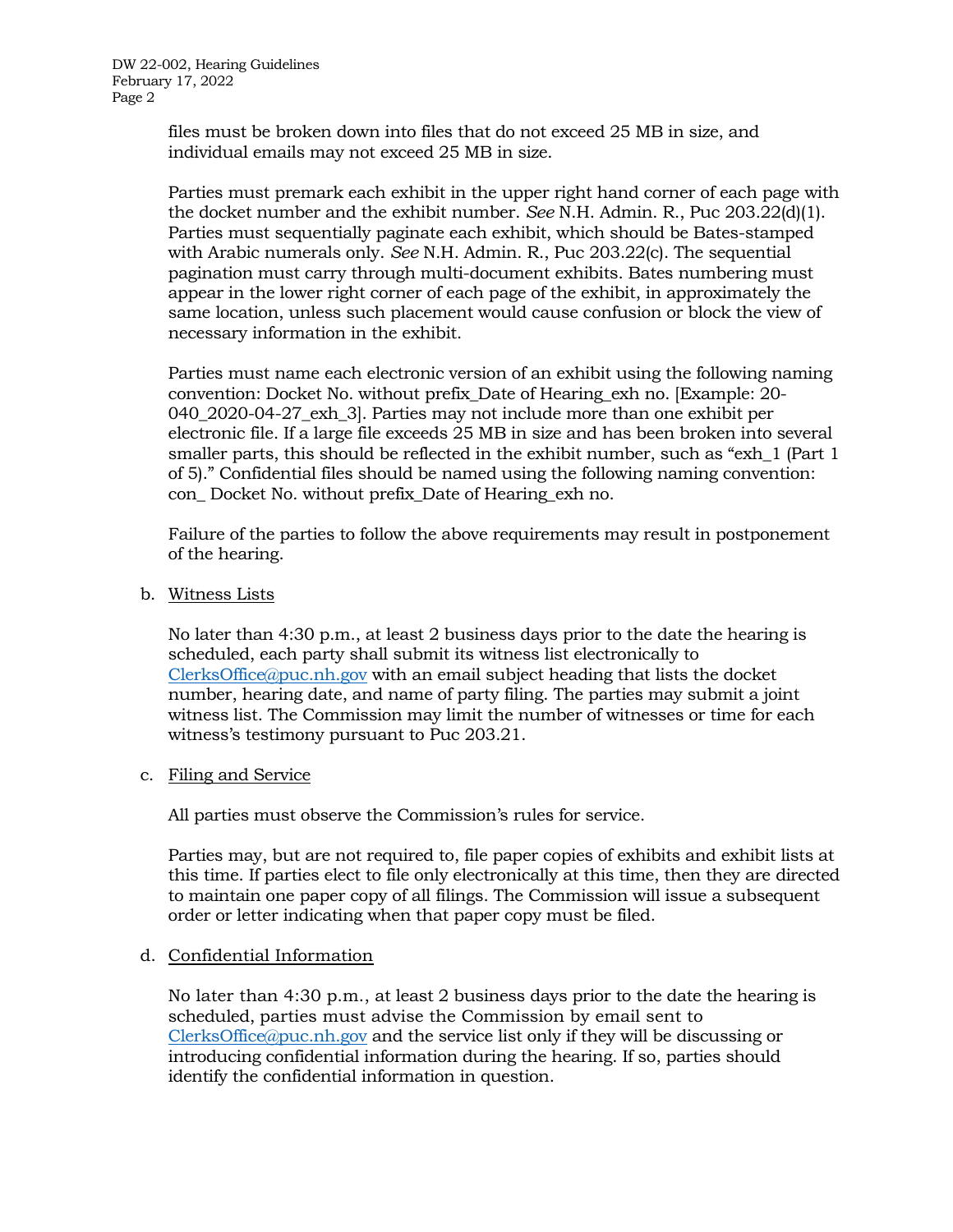DW 22-002, Hearing Guidelines February 17, 2022 Page 3

# **2. Conduct of Hybrid Hearing**

## a. Use of Webex Videoconferencing Platform

If a hybrid hearing format will be used, the Commission will use the Webex videoconferencing software to hold the hearing. Parties will be sent a link to the Webex videoconference in advance that will enable them to join the hearing remotely.

## b. Technology Requirements for Remote Participation & Best Practices

Parties and individuals participating remotely must have the ability to be seen and heard by the commissioners during the hearing. Accordingly, some form of camera device and microphone must be available to remote participants. All individuals participating remotely are encouraged to use a hard-wired, not wireless, internet connection and a good quality wired microphone. Participants should download and test the Webex software in advance of the hearing.

#### c. Preregistration of Remote Participants

No later than 4:30 p.m., at least 2 business days prior to the date the hearing is scheduled, each person wishing to speak for, or on behalf of, a party, or to provide public comment, during the hearing must register with the moderator<sup>2</sup> at [PUCWebModerator@puc.nh.gov](mailto:PUCWebModerator@puc.nh.gov) by sending an email with a subject heading that lists the docket number, hearing date, and name of party filing. A party should submit one email for all of its participants (witnesses, attorneys, etc.) listing the name, email address, and telephone number of each participant.

## d. Preregistration of In-Person Participants

Parties and members of the public wishing to attend the hearing in person are encouraged to register in advance at [ClerksOffice@puc.nh.gov](mailto:Clerks.Office@puc.nh.gov) or by calling the Commission at (603) 271-2431, at least two days before the hearing.

## e. Presentation of Exhibits by Remote Participants

Each participant must clearly identify each exhibit by its premarked number before referencing it or introducing it by video during the hearing. If it will be necessary for a party to display an exhibit (or exhibits) on the screen during the hearing, then that party must do a run-through with the moderator at least one business day prior to the scheduled hearing to ensure that the party knows how to do so and how to close the presentation when it is complete.

<sup>2</sup> The moderator is a staff member assigned to aid the Commission with the technological aspects of the remote hearing.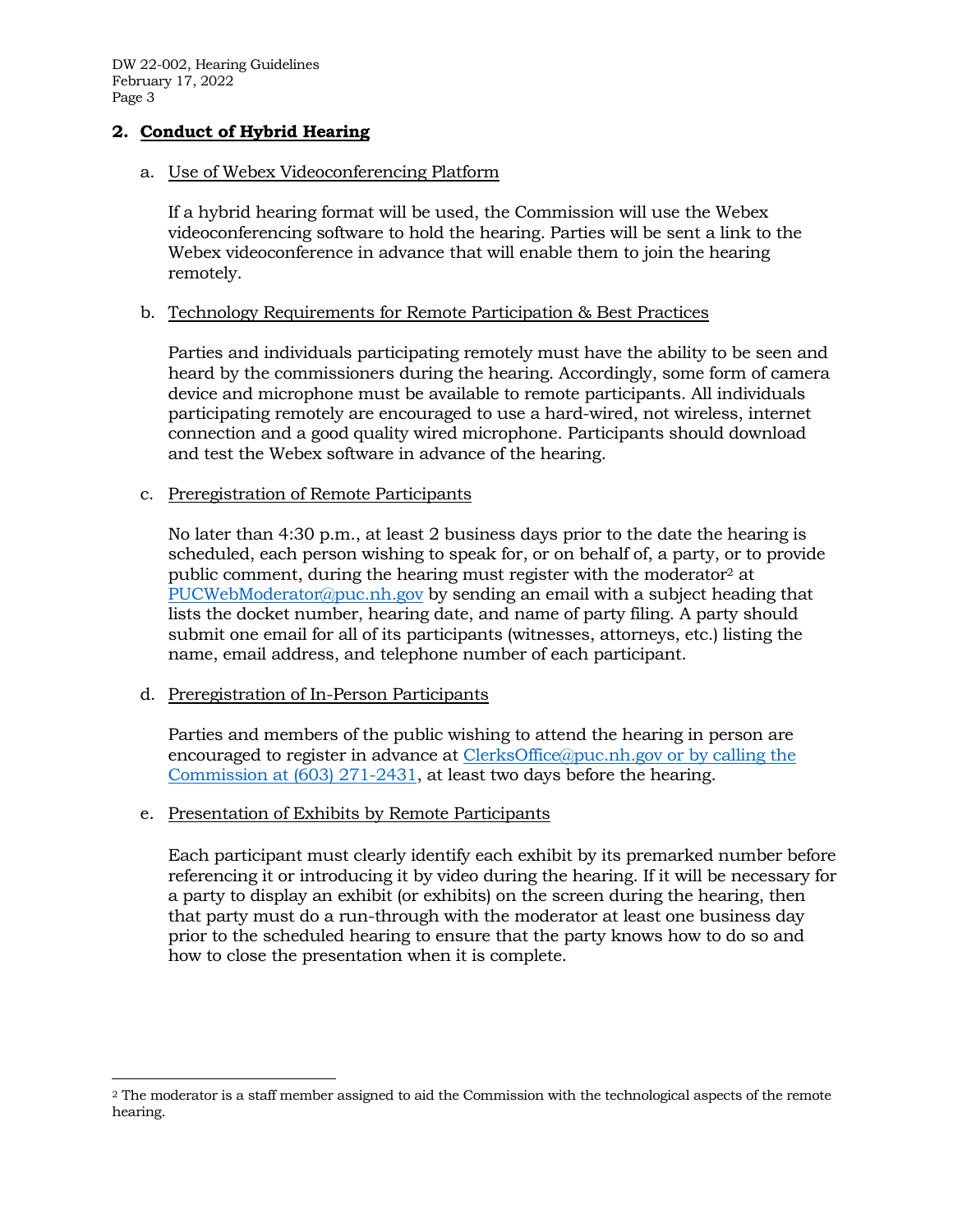f. Technology Troubleshooting on the Hearing Day

Hearing participants joining remotely via Webex must join the Webex conference at least 15 minutes before the scheduled commencement of the hearing to verify their names and affiliations, resolve any technical issues, and discuss any necessary preparations prior to the commencement of the hearing.

Any participant experiencing difficulties obtaining access to, or participating in, the hearing should call the Commission at (603) 271-2431.

# g. Hybrid Hearing Protocol for Remote Participants

A stenographer will make a record of each of the Commission's hearings. Therefore, during the hybrid hearing, all participants must choose the "mute" option when they are not speaking to ensure the best sound quality. The moderator will mute any participant causing noise interference.

Although participants must mute their microphones when not speaking, participants wishing to make an objection may unmute for that purpose. For any other issue, anyone wishing to speak should physically raise their hand first and should only speak after being recognized by the Presiding Officer.

All non-active participants who are not attorneys will be placed in "attendee" mode, which will deactivate their microphone and video feed, to make it easier for other participants and the Commissioners to focus on the speakers during the hearing and to reduce network saturation. Non-active participants will still be able to view and hear the hearing.

Each participant must clearly identify him- or herself before speaking and identify any other persons present at the participant's location. Speakers are advised to face their camera and speak slowly, with frequent pauses, to ensure accurate transcription.

The Commission does not recommend the use of the Webex "private chat" function to facilitate attorney/client consultations. The Commission does not use or monitor the chat function during hybrid hearings.

h. Although the Commission will, if necessary, address any confidential matters separately at a single time during the hybrid hearing, the Commission may also need to do so at other times during the hearing, at which time public access to the hearing will be suspended. The public and parties who do not have a right to confidential information will not be able to participate in the hearing when this occurs for so long as confidential information is being addressed during the hearing.

The Presiding Officer may issue further procedures as necessary.